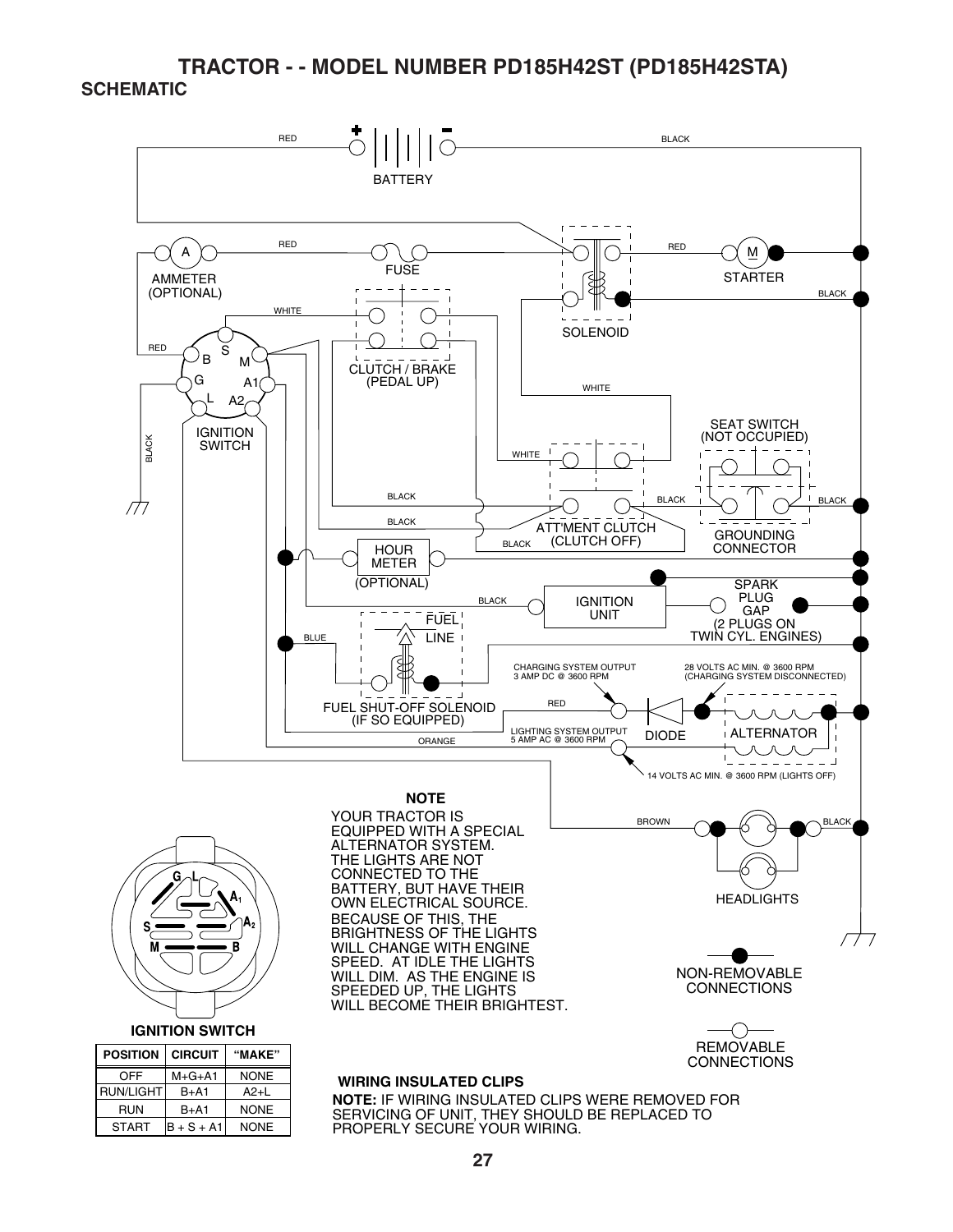**TRACTOR - - MODEL NUMBER PD185H42ST (PD185H42STA) ELECTRICAL** 

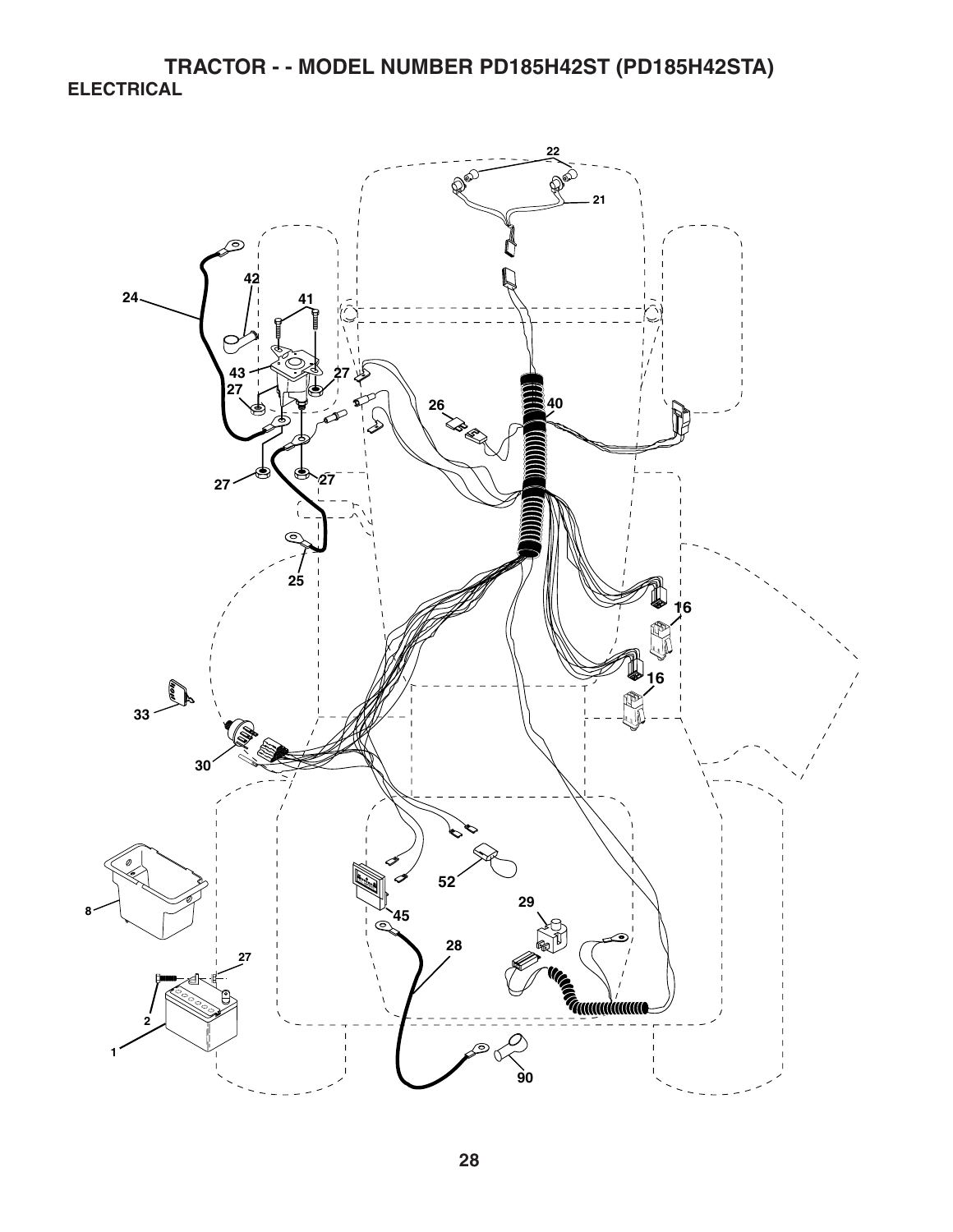**TRACTOR - - MODEL NUMBER PD185H42ST (PD185H42STA) ELECTRICAL** 

| KEY<br>NO. | <b>PART</b><br>NO. | <b>DESCRIPTION</b>                      |
|------------|--------------------|-----------------------------------------|
| 1          |                    |                                         |
| 2          | 163465<br>74760412 | Battery<br>Bolt Hex Hd 1/4-20 unc x 3/4 |
| 8          | 176689             |                                         |
| 16         | 176138             | <b>Box Battery</b><br>Switch Interlock  |
|            |                    |                                         |
| 21 —       | 183759             | Harness Socket Light                    |
| 22         | 4152J              | Bulb, Light # 1156                      |
| 24         | 4799J              | Cable Battery                           |
|            | 25 146147          | Cable Battery 6 Ga. Red w/16 wire 44"   |
|            | 26 175158          | Fuse                                    |
| 27 —       | 73510400           | Nut Keps Hex 1/4-20 unc                 |
| 28         | 4207J              | Cable Ground 12" Blk 6 Ga.              |
| 29         | 121305X            | Switch Plunger Nc Gray                  |
| 30         | 175566             | Switch Ign                              |
| 33         | 140401             | Key Ign Molded Generic                  |
| 40         | 179720             | Harness Ign                             |
| 41         | 71110408           | Bolt Fin Hex 1/4-20 unc x 1/2           |
| 42         | 131563             | Cover Terminal Red                      |
|            | 43 178861          | Solenoid                                |
| 45         | 121433X            | Ammeter Rectangular                     |
| 52         | 141940             | <b>Protection Loop</b>                  |
| 90         | 180449             | Cover Terminal                          |
|            |                    |                                         |

**NOTE:** All component dimensions given in U.S. inches 1 inch  $= 25.4$  mm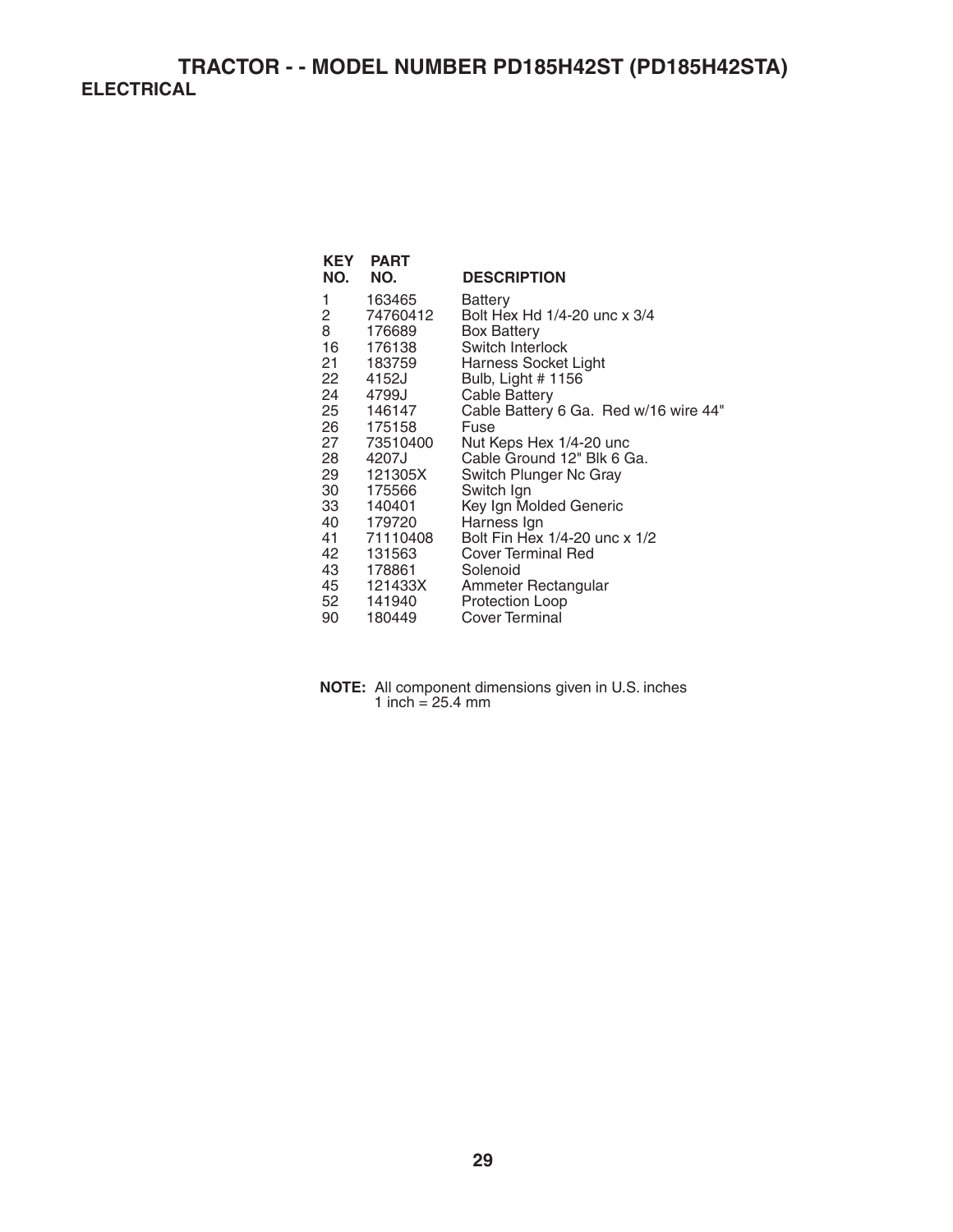**CHASSIS** 

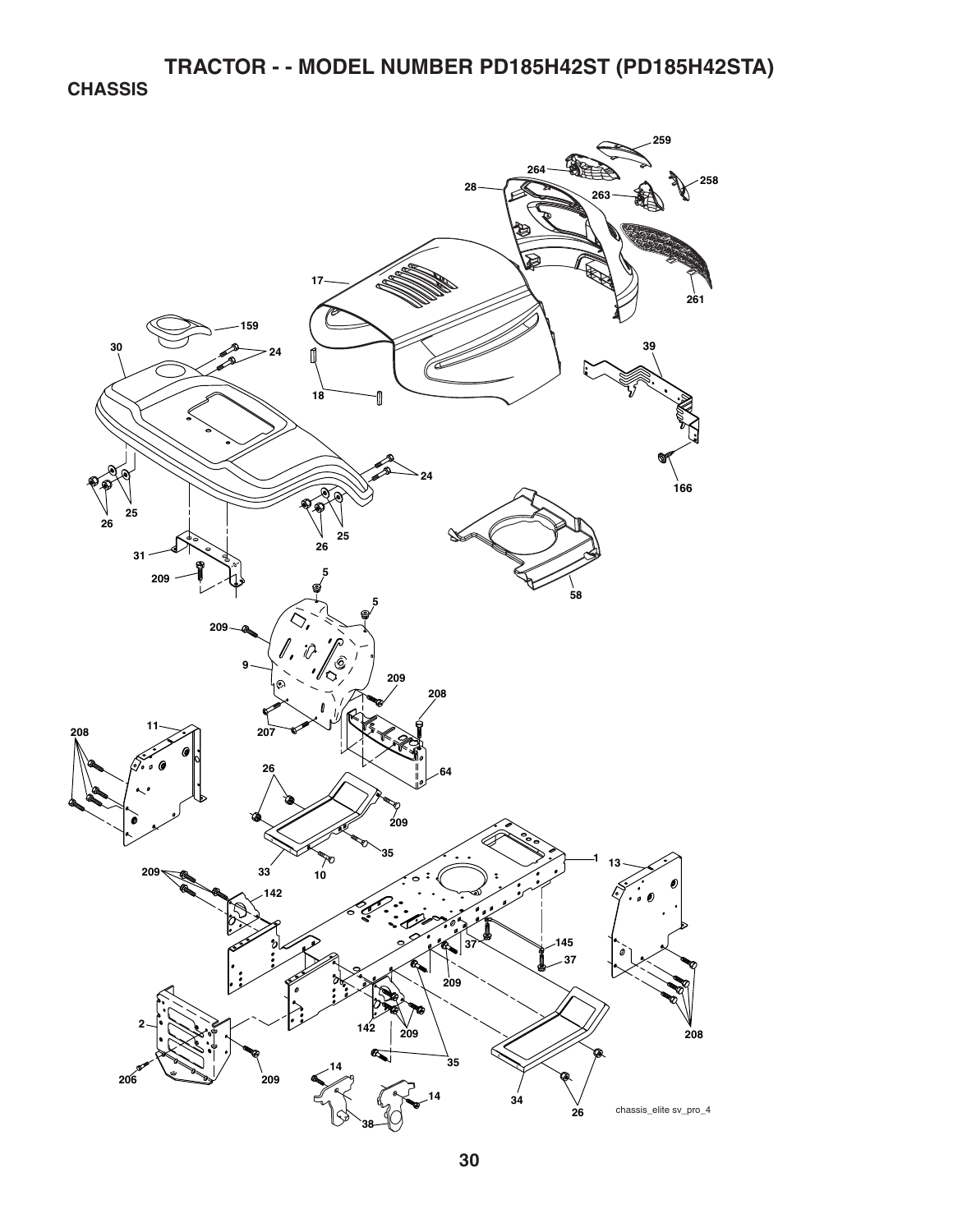**CHASSIS** 

| <b>PART</b><br>NO.     | <b>DESCRIPTION</b>                                                                                                                                                                                                                                                                                                                                    |
|------------------------|-------------------------------------------------------------------------------------------------------------------------------------------------------------------------------------------------------------------------------------------------------------------------------------------------------------------------------------------------------|
| 174619                 | Chassis                                                                                                                                                                                                                                                                                                                                               |
|                        | Drawbar                                                                                                                                                                                                                                                                                                                                               |
|                        | Bumper Hood/Dash                                                                                                                                                                                                                                                                                                                                      |
|                        |                                                                                                                                                                                                                                                                                                                                                       |
|                        | Bolt Carriage 3/8-16 x 1                                                                                                                                                                                                                                                                                                                              |
|                        | Panel Dash Lh                                                                                                                                                                                                                                                                                                                                         |
|                        |                                                                                                                                                                                                                                                                                                                                                       |
|                        | Screw Thdrol 3/8-16 x 1/2                                                                                                                                                                                                                                                                                                                             |
|                        | Hood                                                                                                                                                                                                                                                                                                                                                  |
|                        | <b>Bumper Hood</b><br>Bolt Fin Hex 3/8-16 unc x 1 Gr. 5                                                                                                                                                                                                                                                                                               |
|                        | Nut Lock Hex W/Ins 3/8-16 unc                                                                                                                                                                                                                                                                                                                         |
|                        | Grille/Lens Asm                                                                                                                                                                                                                                                                                                                                       |
|                        |                                                                                                                                                                                                                                                                                                                                                       |
|                        | <b>Bracket Fender</b>                                                                                                                                                                                                                                                                                                                                 |
| 179716X428 Footrest LH |                                                                                                                                                                                                                                                                                                                                                       |
| 179717X428 Footrest RH |                                                                                                                                                                                                                                                                                                                                                       |
| 72110606               | Bolt RDHD SHT SQNK 3/8-16 x 3/4                                                                                                                                                                                                                                                                                                                       |
| 17490508               | Screw Thdrol 6/16-18 x 1/2 TYT                                                                                                                                                                                                                                                                                                                        |
| 175710                 | Bracket Asm Pivot Mower Rear                                                                                                                                                                                                                                                                                                                          |
|                        | <b>Bracket Pivot</b>                                                                                                                                                                                                                                                                                                                                  |
|                        | Duct Air                                                                                                                                                                                                                                                                                                                                              |
|                        | Dash Lower STLT                                                                                                                                                                                                                                                                                                                                       |
|                        | <b>Plate Reinforcement STLT</b>                                                                                                                                                                                                                                                                                                                       |
|                        | Rod Pivot Chassis/Hood                                                                                                                                                                                                                                                                                                                                |
|                        | Cupholder                                                                                                                                                                                                                                                                                                                                             |
|                        | Screw Hwhd Hi-Lo #13-16 x 3/4<br>Bolt Shoulder 5/16-18                                                                                                                                                                                                                                                                                                |
|                        | Screw Thdrol 3/8-16 x 1/2                                                                                                                                                                                                                                                                                                                             |
| 209                    | Screw Hexwsh Thdr 3/8-16 x 3/4                                                                                                                                                                                                                                                                                                                        |
| 258                    | Lens Grille Pro RH                                                                                                                                                                                                                                                                                                                                    |
| 259                    | Lens Grille Pro LH                                                                                                                                                                                                                                                                                                                                    |
|                        | <b>Insert Grille</b>                                                                                                                                                                                                                                                                                                                                  |
| 183832                 | <b>Bezel Grille LH</b>                                                                                                                                                                                                                                                                                                                                |
| 183833                 | <b>Bezel Grille RH</b>                                                                                                                                                                                                                                                                                                                                |
| 5479J                  | Plug BTN BIK                                                                                                                                                                                                                                                                                                                                          |
|                        | 176554<br>155272<br>168337X012 Dash P/L<br>72140608<br>174996<br>179174X010 Panel Dash Rh<br>17490608<br>183393X428<br>126938X<br>74780616<br>73800600<br>183828<br>169470X428 Fender<br>136619<br>174714<br>184322<br>154798<br>175702<br>156524<br>169473X428<br>171875<br>170165<br>17670608<br>17000612<br>183835X599<br>183834X599<br>183829Z428 |

**NOTE:** All component dimensions given in U.S. inches 1 inch = 25.4 mm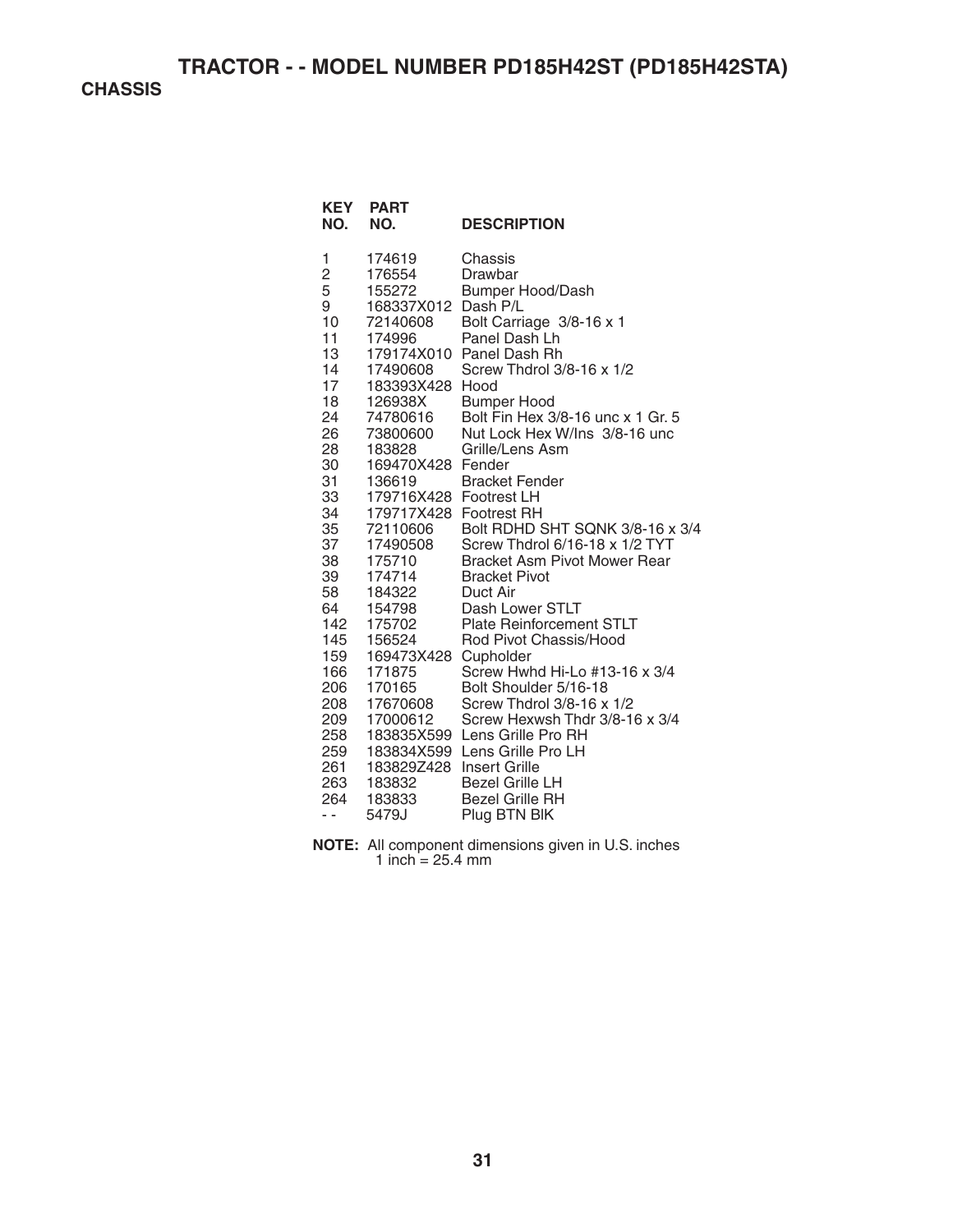**TRACTOR - - MODEL NUMBER PD185H42ST (PD185H42STA)** 

**DRIVE** 

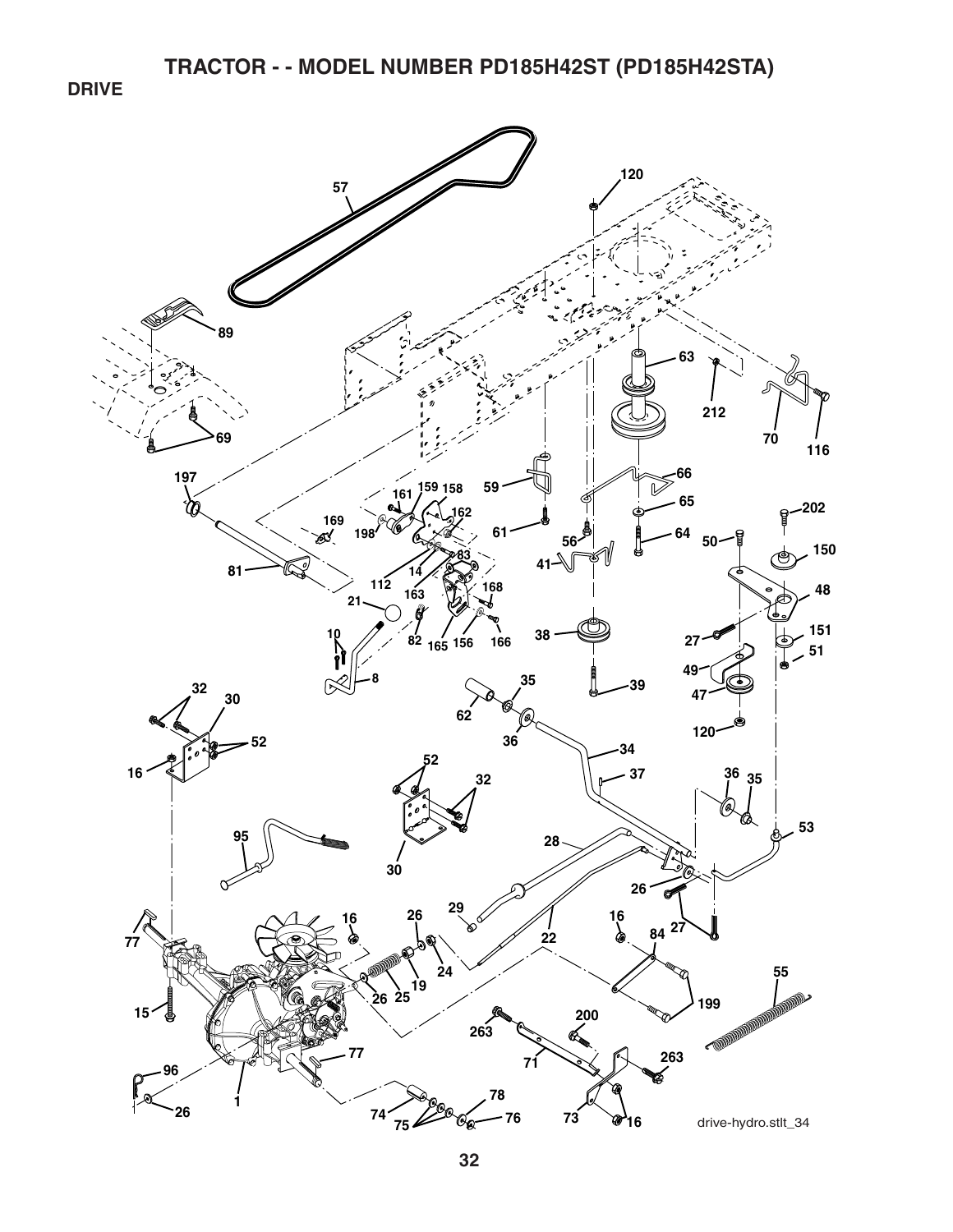# **TRACTOR - - MODEL NUMBER PD185H42ST (PD185H42STA)**

## **DRIVE**

| <b>KEY</b><br>NO. | <b>PART</b><br>NO.   | <b>DESCRIPTION</b>                                                              | <b>KEY</b><br>NO.    | <b>PART</b><br>NO.                   | <b>DESCRIPTION</b>                                                  |
|-------------------|----------------------|---------------------------------------------------------------------------------|----------------------|--------------------------------------|---------------------------------------------------------------------|
| 1                 | ------               | Transaxle Hydro Gear 314-0510<br>(Order Parts From Transaxle Manu-<br>facturer) | 66<br>69<br>70<br>71 | 154778<br>142432<br>134683<br>169183 | Keeper Belt Engine<br>Screw Hex Wsh Hi-Lo 1/4-1/2 unc<br>Guide Belt |
| 8<br>10           | 165619<br>76020416   | <b>Rod Shift</b><br>Pin Cotter 1/8 x 1 CAD                                      | 73                   | 169182                               | Strap Torque Lh Hydro<br>Strap Torque Rh Hydro                      |
| 14                | 10040400             | Washer Lock Hvy Helical                                                         | 74<br>75             | 137057<br>121749X                    | Spacer, Axle<br>Washer 25/32 x 1-1/4 x 16 Ga.                       |
| 15<br>16          | 74490544<br>73800500 | Bolt, Hex FLGHD 5/16-18 Gr. 5<br>Nut Lock Hex W/Ins 5/16-18 unc                 | 76                   | 12000001                             | E-Ring                                                              |
| 19                | 73800600             | Nut Lock Hex W/Wsh 3/8-16 unc                                                   | 77<br>78             | 123583X<br>121748X                   | Key, Square<br>Washer 25/32 x 1-5/8 x 16 Ga.                        |
| 21<br>22          | 140845<br>169498     | Knob, Round 1/2-13<br>Rod, Brake Hydro                                          | 81                   | 165596                               | Shaft Asm. Cross Hydro                                              |
| 24                | 73350600             | Nut                                                                             | 82<br>83             | 123782X<br>19171216                  | Spring Torsion T/A<br>Washer 17/32 x 3/4 x 16 Ga.                   |
| 25<br>26          | 106888X<br>19131316  | Spring, Brake Rod<br>Washer                                                     | 84                   | 169594                               | Link Transaxle                                                      |
| 27                | 76020412             | Pin Cotter 1/8 x 3/4 CAD.                                                       | 89<br>95             | 170201                               | 169373X428 Console, Shift<br>Control Asm Bypass Hydro               |
| 28<br>29          | 175765<br>71673      | Rod, Parking Brake<br>Cap, Parking Brake                                        | 96                   | 4497H                                | Retainer Spring 1" Zinc/Cad                                         |
| 30<br>32          | 169592<br>74760512   | Bracket, Transaxle<br>Bolt Hex Hd 5/16-18 unc x 3/4                             | 112<br>116           | 19091210<br>72140608                 | Washer 9/32 x 3/4 x 10 Ga.<br>Bolt RDHD SQNK 3/8-16 unc x 1         |
| 34                | 175578               | Shaft, Foot Pedal                                                               | 120                  | 73900600                             | Nut Lock Flg 3/8-16 unc                                             |
| 35<br>36          | 120183X<br>19211616  | Bearing, Nylon<br>Washer                                                        | 150<br>151           | 175456<br>19133210                   | Spacer Retainer<br>Washer 13/32 x 2 x 10 Ga.                        |
| 37                | 1572H                | Pin, Roll                                                                       | 156                  | 166002                               | Washer Srrted 5/16 ID x 1.125                                       |
| 38<br>39          | 179114<br>72110622   | Pulley, Composite<br>Bolt Rdhd 3/8-16 unc x 2-3/4 Gr. 5                         | 158<br>159           | 165589<br>183900                     | <b>Bracket Shift Mount</b><br>Hub Shift                             |
| 41                | 175556               | Keeper, Belt Idler                                                              | 161                  | 72140406                             | Bolt Rdhd Sqnk 1/4-20 x 3/4 Gr. 5                                   |
| 47<br>48          | 127783<br>154407     | Pulley, Idler, V-Groove<br>Bellcrank Clutch Grnd Drv STL                        | 162<br>163           | 73680400<br>74780416                 | Nut Crownlock 1/4-20 unc<br>Bolt Hex Fin 1/4-20 unc x 1 Gr. 5       |
| 49                | 123205X              | Retainer, Belt                                                                  | 165                  | 165623                               | <b>Bracket Pivot Lever</b>                                          |
| 50<br>51          | 72110612<br>73680600 | Bolt Carr Sh 3/8-16 x 1-1/2 Gr. 5<br>Nut Crownlock 3/8-16 unc                   | 166<br>168           | 17490510<br>165492                   | Screw 5/16-18 x 5/8<br>Bolt Shoulder 5/16-18 x .561                 |
| 52                | 73680500             | Nut Crownlock 5/16-18 unc                                                       | 169<br>197           | 165580<br>169613                     | Plate Fastening Lt                                                  |
| 53<br>55          | 105710X<br>105709X   | Link, Clutch<br>Spring, Return, Clutch                                          | 198                  | 169593                               | Nyliner Snap-In 5/8" ID<br>Washer Nyl 7/8 ID x .105                 |
| 56                | 17060620             | Screw 3/8-16 x 1-1/4                                                            | 199<br>200           | 169612<br>72140508                   | Bolt Shoulder 5/16-18 unc<br>Bolt Rdhd Sqnk 5/16-18 unc x 1         |
| 57<br>59          | 140294<br>169691     | V-Belt, Ground Drive<br>Keeper, Center Span                                     | 202                  | 72110614                             | Bolt Carr Sh 3/8-16 x 1-3/4 Gr. 5                                   |
| 61                | 17120614             | Screw 3/8-16 x .875                                                             | 212                  | 145212                               | Nut Hex flange Lock                                                 |
| 62<br>63          | 8883R<br>175410      | Cover, Pedal<br>Pulley, Engine                                                  |                      |                                      |                                                                     |
| 64<br>65          | 173937<br>10040700   | Bolt Hex 7/16-20 x 4 x Gr. 5-1.5 Thr<br>Washer                                  |                      | 1 inch = $25.4 \text{ mm}$           | NOTE: All component dimensions given in U.S. inches                 |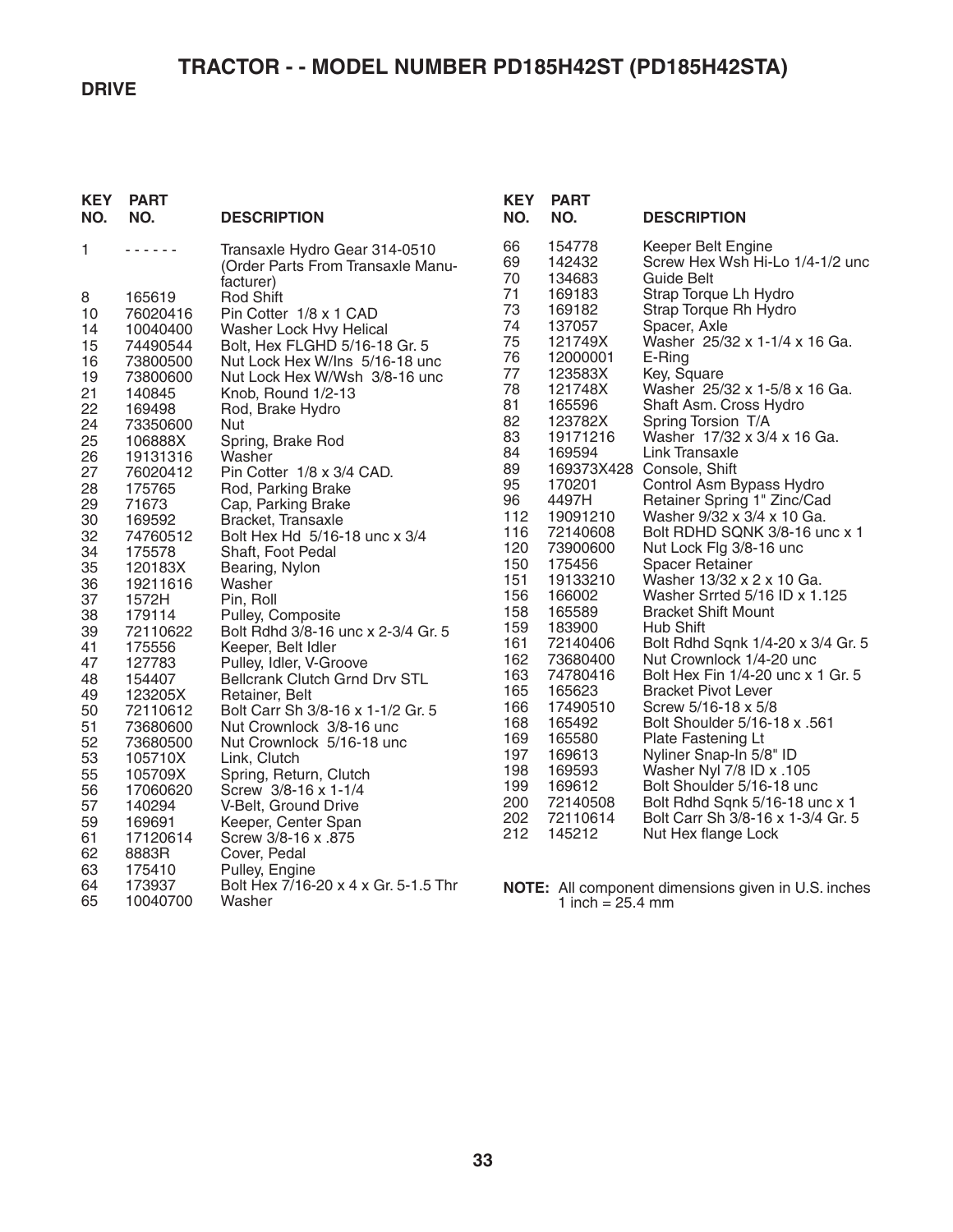# **TRACTOR - - MODEL NUMBER PD185H42ST (PD185H42STA) STEERING ASSEMBLY**



steering\_pl.lt\_47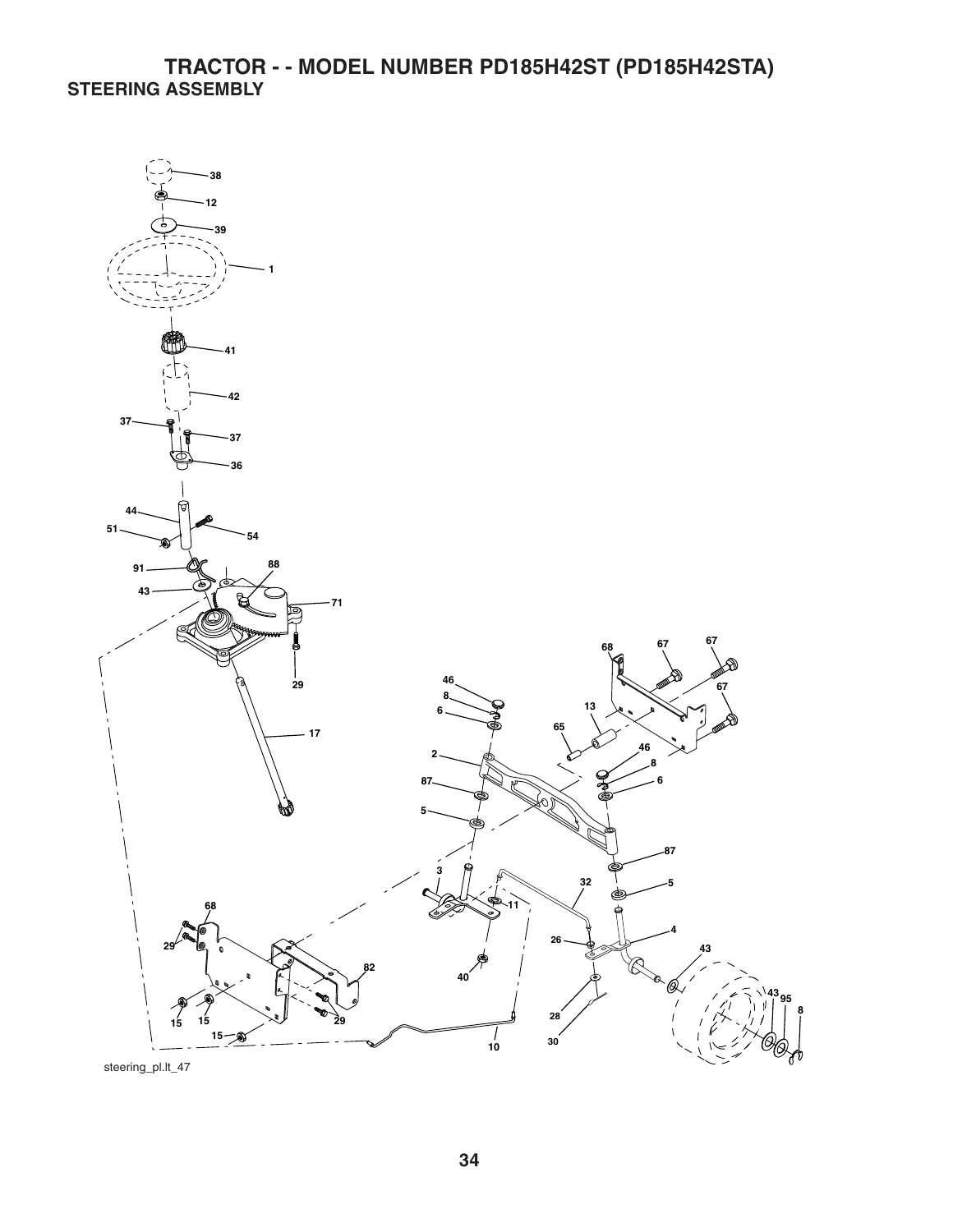**TRACTOR - - MODEL NUMBER PD185H42ST (PD185H42STA) STEERING ASSEMBLY** 

| <b>KEY</b><br>NO. | <b>PART</b><br>NO. | <b>DESCRIPTION</b>                |
|-------------------|--------------------|-----------------------------------|
| 1                 | 184704X428         | <b>Wheel Steering</b>             |
| $\overline{c}$    | 184706             | Axle Asm Cast Iron LT             |
| 3                 | 169840             | Spindle Asm LH                    |
| 4                 | 169839             | Spindle Asm RH                    |
| 5                 | 6266H              | Bearing Race Thrust Harden        |
| 6                 | 121748X            | Washer 25/32 x 1-5/8 x 16 Ga.     |
| 8                 | 12000029           | Ring Klip #t5304-75               |
| 10                | 175121             | Link Drag                         |
| 11                | 10040600           | Washer Lock Hvy Hlcl Spr 3/8      |
| 12                | 73940800           | Nut Hex Jam Toplock 1/2-20 unf    |
| 13                | 136518             | Spacer Brg Axle Front             |
| 15                | 145212             | Nut Hex Flange Lock               |
| 17                | 180641             | Shaft Asm Steering                |
| 26                | 126847X            | <b>Bushing Link Drag</b>          |
| 28                | 19131416           | Washer 13/32 x 7/8 x 16 Ga.       |
| 29                | 17000612           | Screw 3/8-16 x .75                |
| 30                | 76020412           | Pin Cotter 1/8 x 3/4              |
| 32                | 130465             | <b>Rod Tie</b>                    |
| 36                | 155099             | <b>Bushing Strg</b>               |
| 37                | 152927             | Screw                             |
| 38                | 159946X428         | Insert Cap Strg Wh                |
| 39                | 19182411           | Washer 9/16 x 1 1/20 x 11 Ga.     |
| 40                | 73540600           | Crownlock nut                     |
| 41                | 159945             | <b>Adaptor Wheel Strg</b>         |
| 42                | 145054X428         | Boot Steering Dash                |
| 43                | 121749X            | Washer 25/32 x 1 1/4 x 16 Ga.     |
| 44                | 180640             | <b>Extension Steering Shaft</b>   |
| 46                | 121232X            | Cap Spindle Fr Top Blk            |
| 51                | 73540400           | Nut Crownlock 1/4-28              |
| 54                | 71130420           | Bolt Hex 1/4-28 unf x 1-1/4 Gr. 8 |
| 65                | 160367             | Spacer Brace Axle                 |
| 67                | 72110618           | Bolt RDHD SQNK 3/8-16 x 2 1/4     |
| 71                | 175146             | <b>Steering Asm</b>               |
| 68                | 169827             | Axle, Brace                       |
| 82                | 169835             | <b>Bracket Susp Chassis Front</b> |
| 87                | 173966             | Washer Flat .781 x 1-1/2 x .14    |
| 88                | 175118             | Bolt Shoulder 7/16-20 unc         |
| 91                | 175553             | <b>Clip Steering</b>              |
| 95                | 188967             | Washer Harden .739 x 1.637 x 060  |

**NOTE:** All component dimensions given in U.S. inches 1 inch =  $25.4 \, \text{mm}$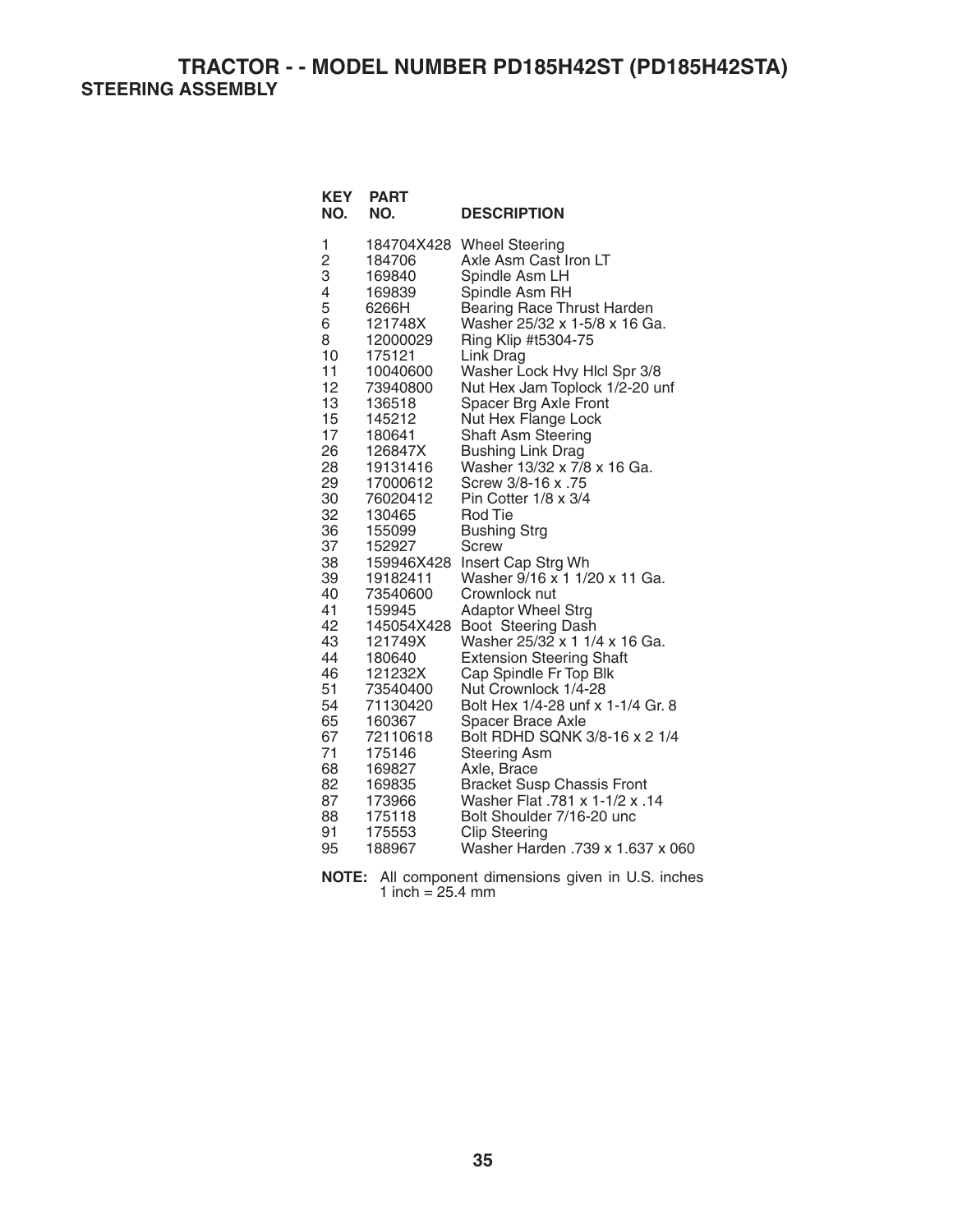# **TRACTOR - - MODEL NUMBER PD185H42ST (PD185H42STA) SEAT ASSEMBLY**



| seat It.knob 1 |  |
|----------------|--|
|----------------|--|

| <b>KEY</b><br>NO.                                      | <b>PART</b><br>NO.                                                                                                               | <b>DESCRIPTION</b>                                                                                                                                                                                                                                                                              |
|--------------------------------------------------------|----------------------------------------------------------------------------------------------------------------------------------|-------------------------------------------------------------------------------------------------------------------------------------------------------------------------------------------------------------------------------------------------------------------------------------------------|
| 2<br>3<br>4<br>5<br>6<br>7<br>8<br>9<br>10<br>11<br>12 | 188712<br>140551<br>71110616<br>19131610<br>145006<br>73800600<br>124181X<br>17000616<br>19131614<br>182493<br>166369<br>121246X | Seat<br>Bracket Pivot Seat 8 720<br>Bolt Fin Hex 3/8-16 unc x 1<br>Washer 13/32 x 1 x 10 Ga.<br>Clip Push-In<br>Nut Hex w/lns. 3/8-16 unc<br>Spring Seat Cprsn 2 250 Blk Zi<br>Screw 3/8-16 x 1.5 Smgml<br>Washer 13/32 x 1 x 14 Ga.<br>Pan Seat<br>Knob Seat<br><b>Bracket Mounting Switch</b> |
|                                                        |                                                                                                                                  |                                                                                                                                                                                                                                                                                                 |

| KEY<br>NO. | <b>PART</b><br>NO. | <b>DESCRIPTION</b>              |
|------------|--------------------|---------------------------------|
| 13         | 121248X            | Bushing Snap Blk Nyl 50 ld      |
| 14         | 72050412           | Bolt Rdhd Sqnk 1/4-20 x 1-1/2   |
| 15         | 134300             | Spacer Split 28x 88             |
| 16         | 121250X            | Spring Cprsn                    |
| 17         | 123976X            | Nut Lock 1/4 Lge Flg Gr. 5 Zinc |
| 21         | 171852             | Bolt Shoulder 5/16-18 unc.      |
| 22         | 73800500           | Nut Hex Lock W/Ins 5/16-18      |
| 24         | 19171912           | Washer 17/32 x 1-3/16 x 12 Ga.  |
| 25         | 127018X            | Bolt Shoulder 5/16-18 x 62      |

**NOTE:** All component dimensions given in U.S. inches 1 inch  $= 25.4$  mm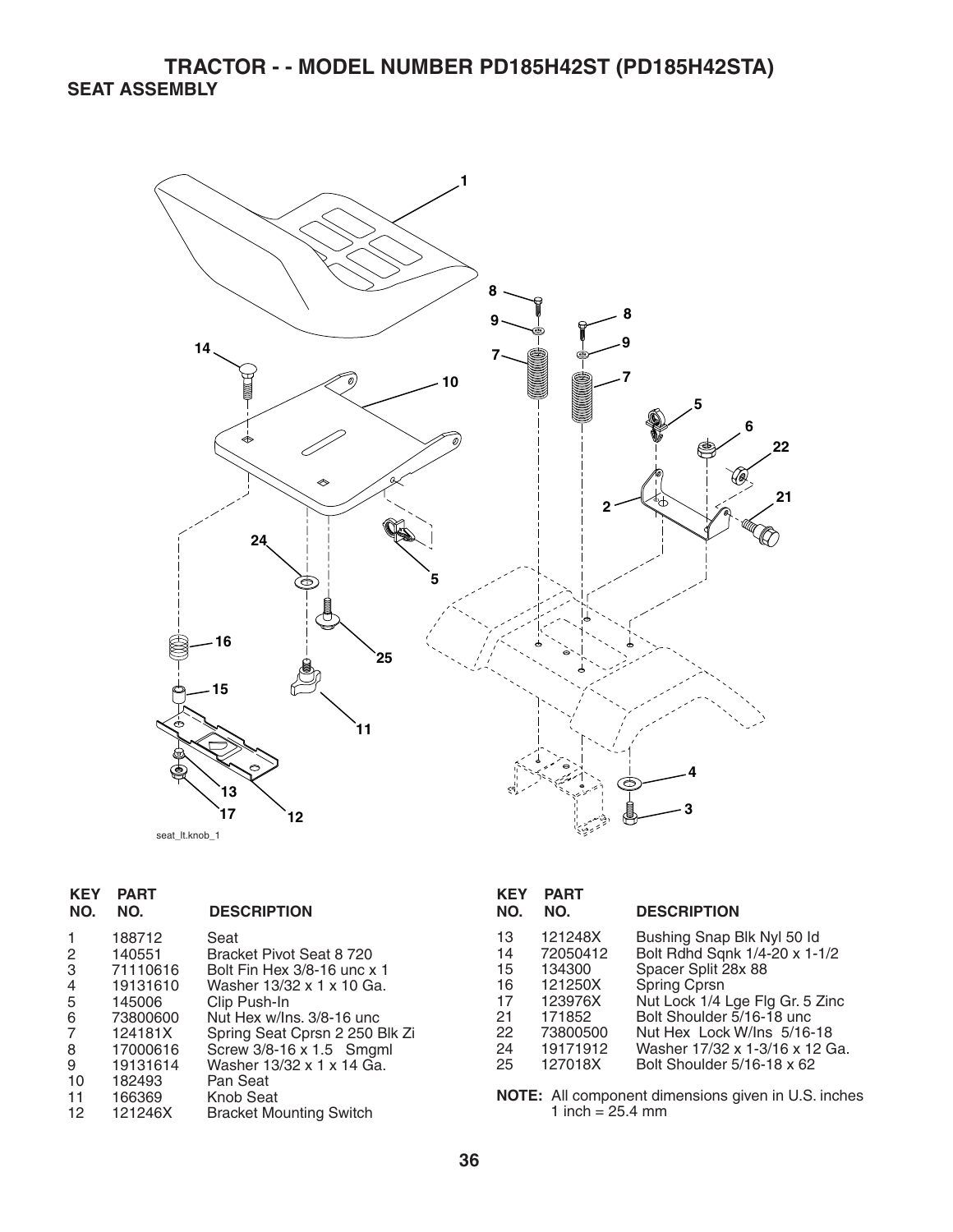# **TRACTOR - - MODEL NUMBER PD185H42ST (PD185H42STA)**

**DECALS** 



### **WHEELS AND TIRES**



| <b>KEY</b><br>NO.                                     | <b>PART</b><br>NO. | <b>DESCRIPTION</b>                 |  |  |
|-------------------------------------------------------|--------------------|------------------------------------|--|--|
| 1                                                     | 59192              | Cap Valve Tire                     |  |  |
| 2                                                     | 65139              | <b>Stem Valve</b>                  |  |  |
| 3                                                     | 106222X            | Tire $FT 15 \times 60 - 6$ Service |  |  |
| 4                                                     | 59904              | Tube Front (Service Item Only)     |  |  |
| 5                                                     | 106732X421         | <b>Rim Asm 6" front Service</b>    |  |  |
| 6                                                     | 278H               | Fitting Grease (Front Wheel Only)  |  |  |
| 7                                                     | 9040H              | Bearing Flange (Front Wheel nly)   |  |  |
| 8                                                     | 106108X421         | Rim Asm 8" rear Service            |  |  |
| 9                                                     | 122082X            | Tire R T 20 x 10-8 Service         |  |  |
| 10                                                    | 7152J              | Tube Rear (Service Item Only)      |  |  |
| 11                                                    | 104757X421         | Cap Axle Blk 1 50 x 1 00           |  |  |
|                                                       | 144334             | Sealant, Tire (10 oz. Tube)        |  |  |
| All component dimensions given in LLS inches<br>NOTE. |                    |                                    |  |  |

**NOTE:** All component dimensions given in U.S. inches 1 inch =  $25.4 \, \text{mm}$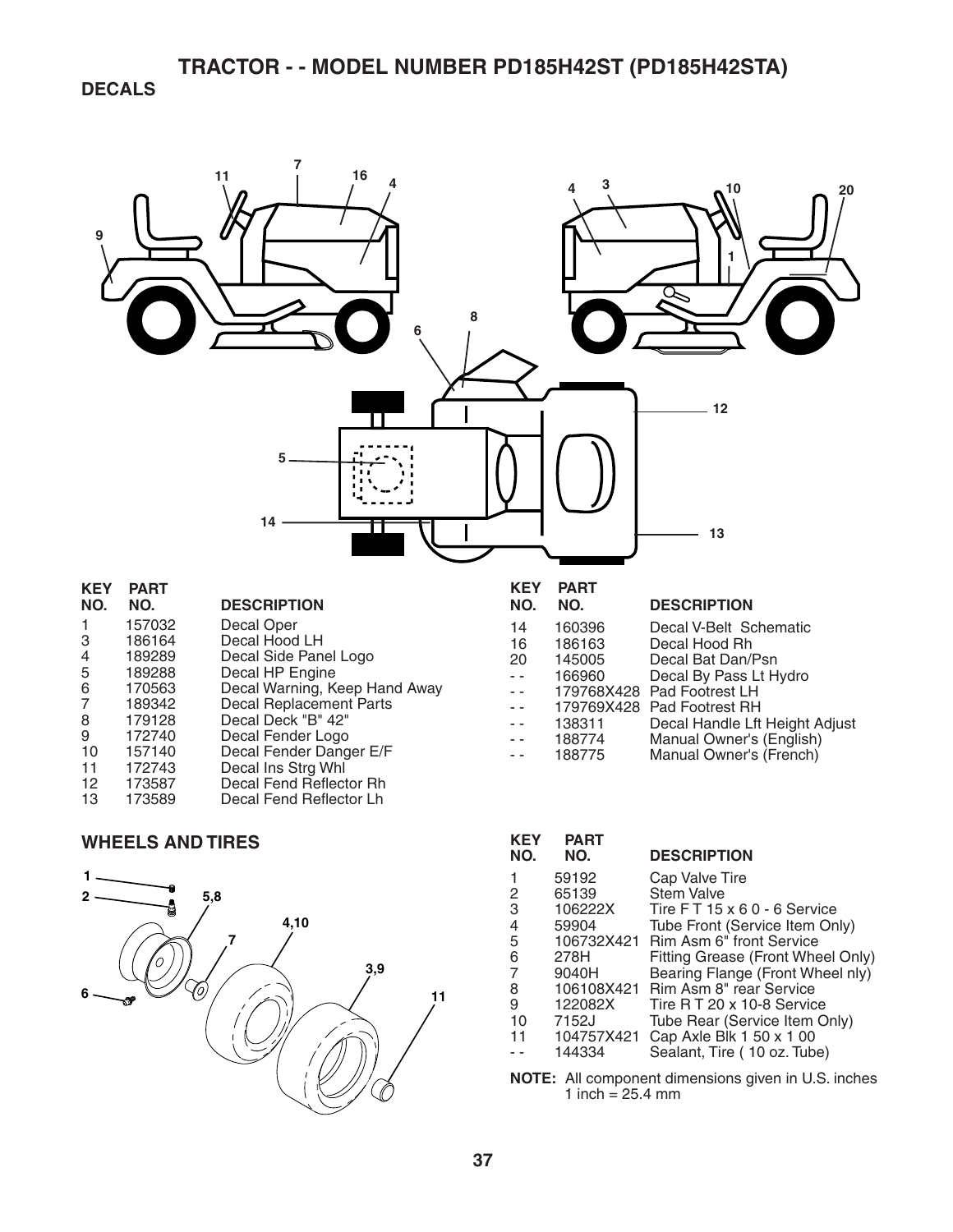**ENGINE** 



**38**

| KEY<br>NO.                                                    | PART<br>NO.                                                                                                   | <b>DESCRIPTION</b>                                                                                                                                                                                                         |
|---------------------------------------------------------------|---------------------------------------------------------------------------------------------------------------|----------------------------------------------------------------------------------------------------------------------------------------------------------------------------------------------------------------------------|
| 1<br>2<br>3                                                   | 170551<br>17720408                                                                                            | Control, Throttle<br>Screw Hex Thd Cut 1/4-20 x 1/2<br>Engine Briggs Model 31P777<br>(Order Parts from Engine Mfg.)                                                                                                        |
| 4<br>13<br>14<br>23<br>29<br>31<br>32<br>33<br>37<br>38<br>44 | 137352<br>165291<br>148456<br>169837<br>137180<br>185534<br>140527<br>123487X<br>137040<br>181654<br>17670412 | Muffler<br>Muffler Gasket<br>Tube Oil Drain<br>Shield, Browning/Debris Guard<br>Arrester, Spark<br>Tank, Fuel<br>Cap, Fuel<br>Clamp, Hose Blk<br>Line, Fuel<br>Plug Drain Oil Easy<br>Screw Hex Wsh THDROL 1/4-20 x<br>3/4 |
|                                                               |                                                                                                               |                                                                                                                                                                                                                            |

#### 45 17000612 Screw Hex Wsh Thdrol 3/8-16 x 3/4 46 19091416 Washer 9/32 x 7/8 x 16 Ga. 72 183906 Screw Socket Head 5/16-18 x 1<br>78 17060620 Screw 3/8-16 x 1-1/4 78 17060620 Screw 3/8-16 x 1-1/4 Nut Keps Hex 1/4-20 unc **KEY PART DESCRIPTION**

**NOTE:** All component dimensions given in U.S. inches 1 inch =  $25.4 \text{ mm}$ 

For engine service and replacement parts, call the toll free number for your engine manufacturer listed below:

| 1-800-233-3723 |
|----------------|
| 1-800-544-2444 |
| 1-800-558-5402 |
| 1-800-426-7701 |
| 1-949-460-5688 |
|                |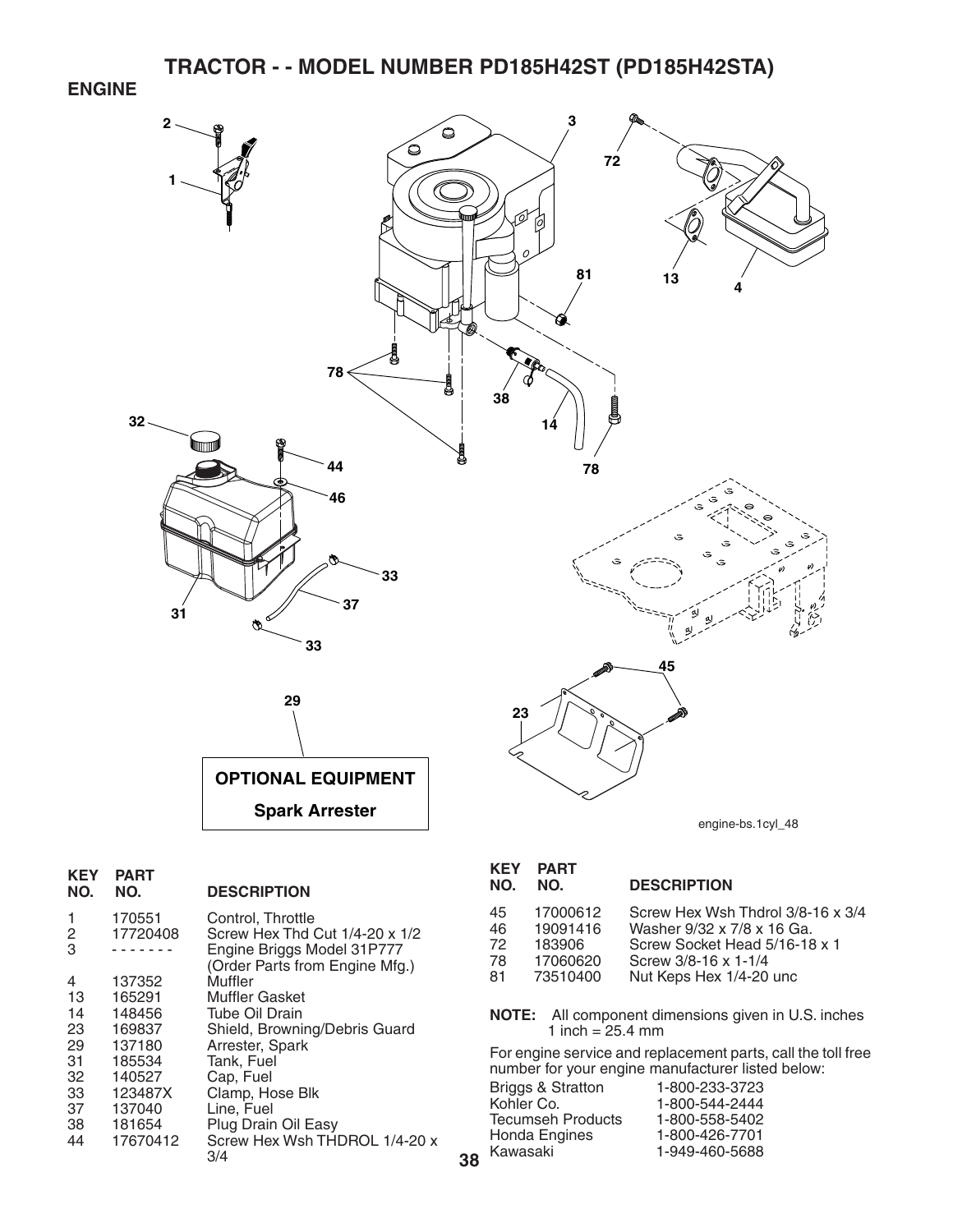**TRACTOR - - MODEL NUMBER PD185H42ST (PD185H42STA) MOWER LIFT** 



|        | 159476   | Shaft Asm Lift RH w/Inf   |
|--------|----------|---------------------------|
| 2<br>3 | 178981   | Pin Groove 2"             |
| 4      | 12000002 | E Ring #5133-62           |
| 5      | 19211621 | Washer 21/32 x 1 x 21 Ga. |
| 6      | 120183X  | Bearing Nylon Blk 629 Id  |
| 7      | 125631X  | <b>Grip Handle</b>        |
| 8      | 124526X  | <b>Button Plunger</b>     |
| 11     | 139865   | Link Lift LH Fixed Length |
| 12     | 139866   | Link Lift RH Fixed Length |
| 13     | 4939M    | <b>Retainer Spring</b>    |
| 15     | 173288   | Link Front                |
| 16     | 73350800 | Nut Jam Hex 1/2-13 unc    |
| 17     | 175689   | Trunnion                  |
| 18     | 73800800 | Nut Lock W/Wsh 1/2-13 unc |
| 19     | 139868   | Arm Suspension Rear       |
| 20     | 163552   | <b>Retainer Spring</b>    |
| 31     | 169865   | <b>Bearing Pvt Lift</b>   |
| 32     | 73540600 | Nut Crownlock 3/8 - 24    |

**NOTE:** All component dimensions given in U.S. inches 1 inch =  $25.4 \, \text{mm}$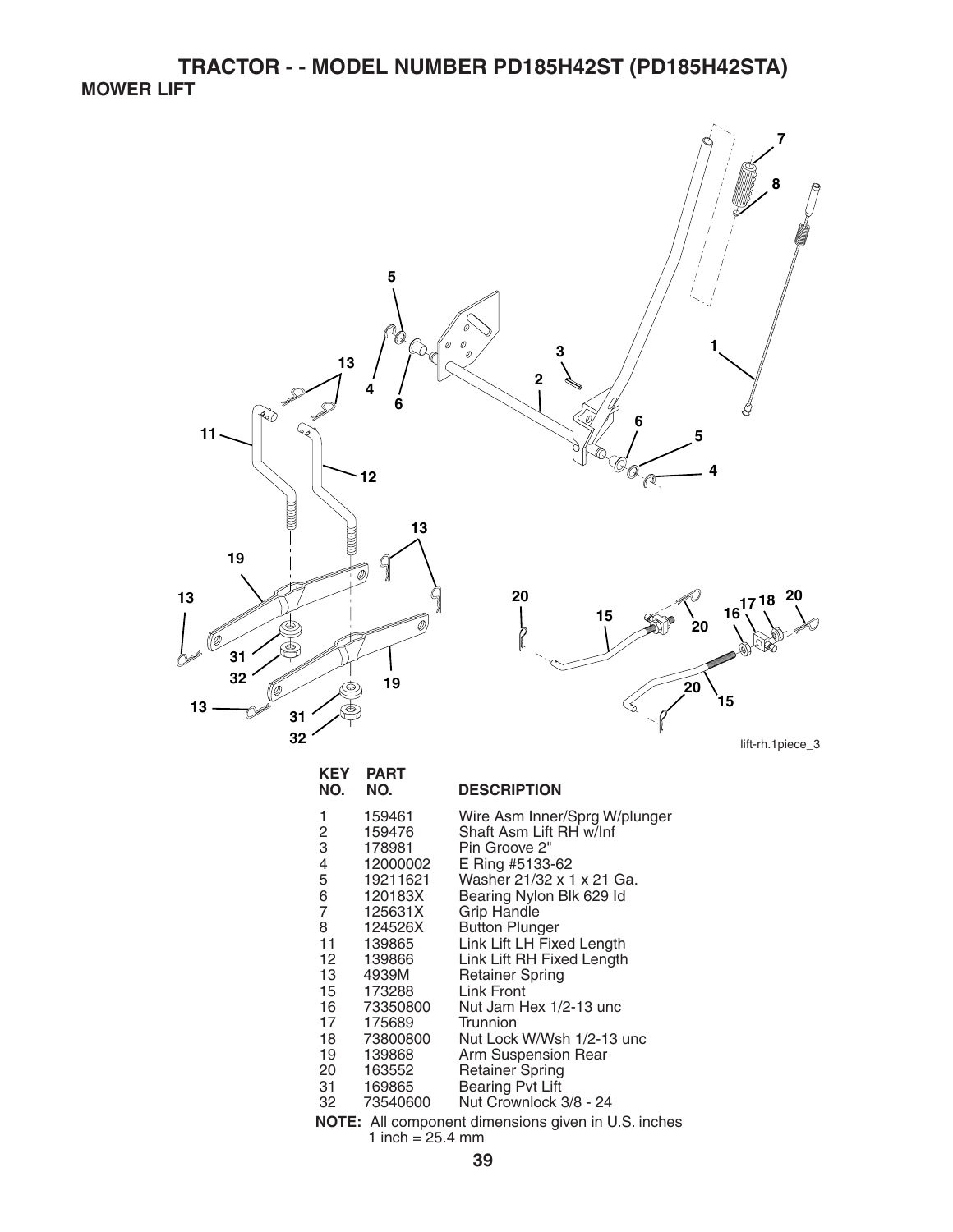**TRACTOR - - MODEL NUMBER PD185H42ST (PD185H42STA) MOWER DECK**